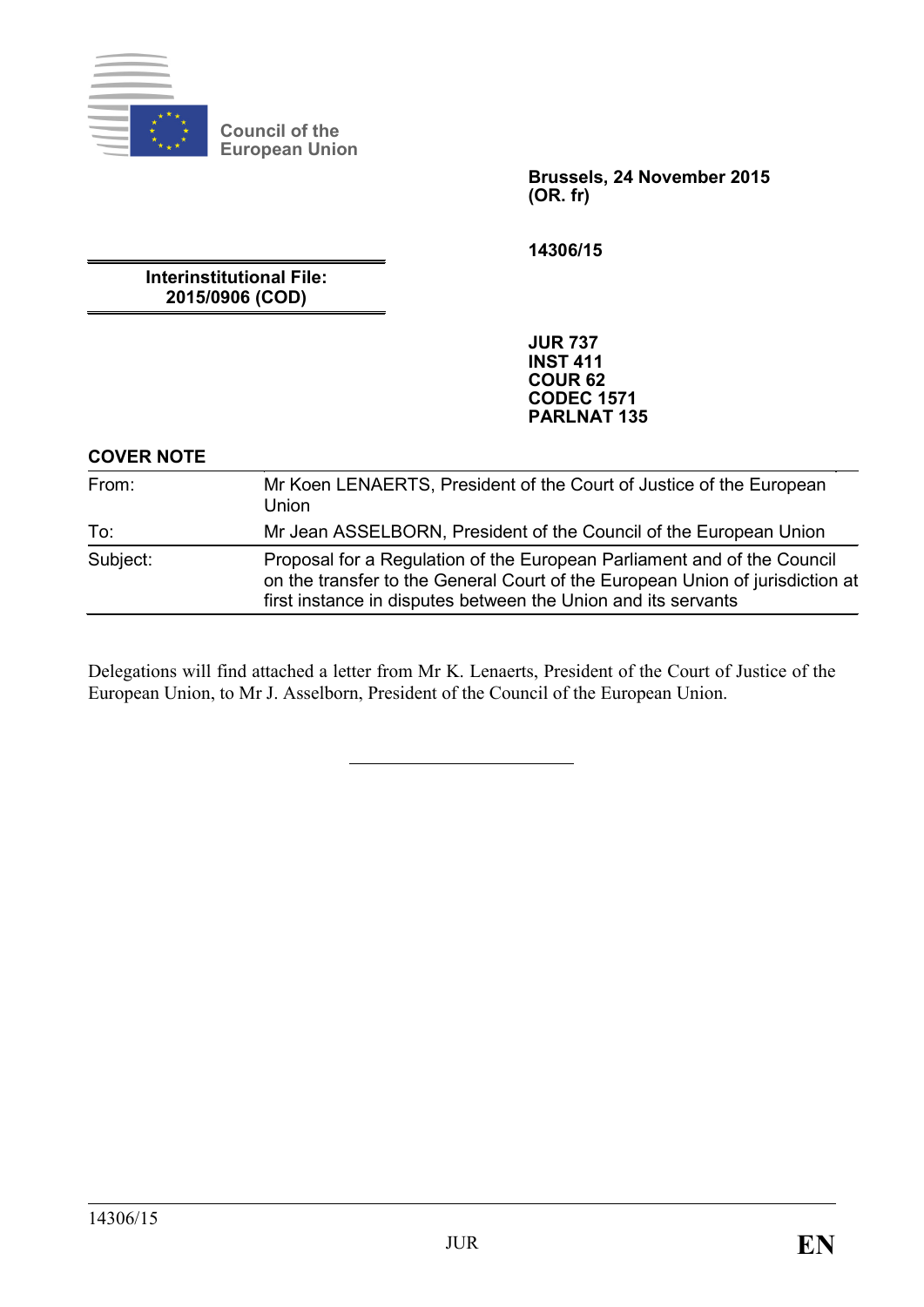*Luxembourg, 17 November 2015*

*Mr Jean Asselborn President of the Council of the European Union 175, rue de la Loi*

#### *B-1048 BRUSSELS*

*Dear President,*

*With reference to the second paragraph of Article 281 of the Treaty on the Functioning of the European Union and Article 106a(1) of the EAEC Treaty, and following the adoption by the European Parliament, at second reading, of the Regulation of the European Parliament and of the Council amending Protocol No 3 on the Statute of the Court of Justice of the European Union, I hereby enclose a proposal for a regulation of the European Parliament and of the Council on the transfer to the General Court of the European Union of jurisdiction at first instance in disputes between the Union and its servants.*

*This proposal is fully consistent with the scheme and broad logic of the reform of the judicial architecture of the European Union, and implements the second phase of the increase in the number of Judges of the General Court through the integration into that court, with effect from 1 September 2016, of the seven Judges of the Civil Service Tribunal. The proposed amendments are accompanied by an explanatory statement introducing, inter alia, the provisions relating to the transfer to the General Court of the jurisdiction currently exercised by the Civil Service Tribunal in disputes between institutions and all bodies, offices or agencies, on the one hand, and their servants, on the other.* 

*In order to enable those provisions to be brought into force with maximum efficiency, it is desirable that the new Judges be appointed at the earliest opportunity and that the Governments submit their proposals taking into account, so far as possible, the desirability of ensuring continuity in the handling of cases falling within the area concerned.*

*Yours faithfully,* 

*Koen LENAERTS Lu Luxembourg, 17 November 2015*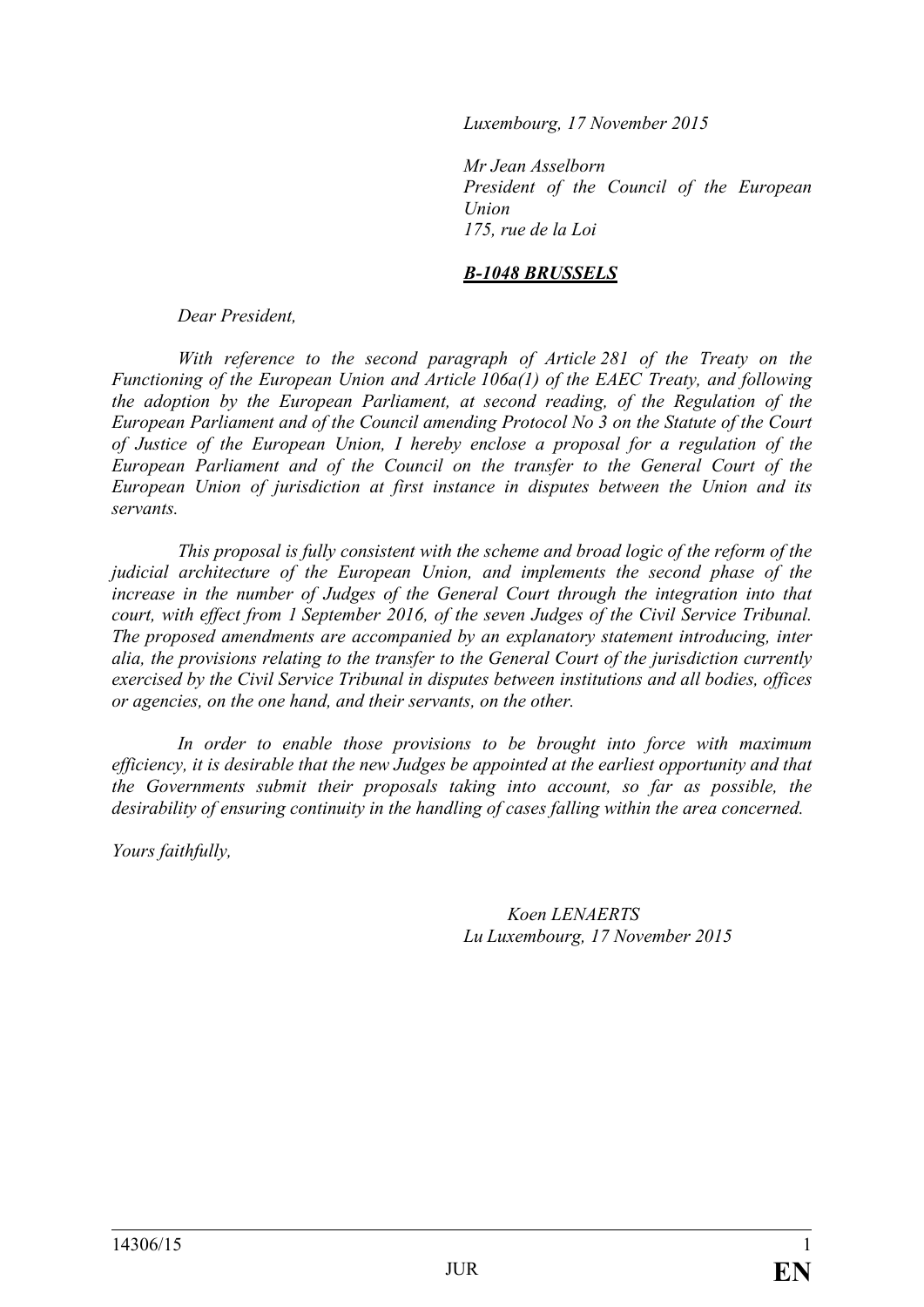# REGULATION (EU, EURATOM) 2016/XXX

## OF THE EUROPEAN PARLIAMENT AND OF THE COUNCIL

 $of$   $\dots$ 

on the transfer to the General Court of the European Union of jurisdiction at first instance in disputes between the Union and its servants

#### Explanatory statement

The draft Regulation of the Parliament and of the Council set out below is based on Article 256(1) TFEU, the first and second paragraphs of Article 257 TFEU, the second paragraph of Article 281 TFEU, and Article 106a(1) EAEC.

The text repeals, in *Article 1*:

- Council Decision 2004/752/EC, Euratom of 2 November 2004 establishing the European Union Civil Service Tribunal<sup>[1](#page-2-0)</sup> (subject to the transitional provisions in Article 4 of this draft regulation), and, in consequence thereof.
- Regulation (EU, Euratom) No 979/2012 of the European Parliament and of the Council of 25 October 2012 relating to temporary Judges of the European Union Civil Service Tribunal. [2](#page-2-1)

*Article 2* introduces two new Articles into the Statute of the Court.

• A new Article 50a sets out, in paragraph 1, pursuant to the last sentence of Article 256(1) TFEU, the jurisdiction of the General Court with regard to the civil service. Inasmuch as Article 256(1) TFEU refers in particular to Article 270 TFEU, it would not in itself suffice to cover disputes between all institutions and all bodies, offices or agencies, on the one hand, and their servants, on the other, in respect of which jurisdiction would be conferred on the Court of Justice of the European Union – a solution to be found in Annex I to the Statute of the Court, destined to disappear – and which would not fall, as

**.** 

<span id="page-2-0"></span> $1$  OJ L 333, 9.11.2004, p. 7.

<span id="page-2-1"></span> $2$  It is not envisaged that Articles 62 to 62b of the Statute of the Court relating to review should be repealed. Those provisions can remain 'in reserve' in case a specialised court is re-established in the future. Those provisions deal, moreover, with the review of judgments delivered on a reference for a preliminary ruling, although jurisdiction to give preliminary rulings has not yet been conferred on the General Court. In any event, it is conceivable that a review might be pending before the Court of Justice on 1 September 2016. It should also be possible for the Court of Justice to initiate, even after that date, review of a judgment which the General Court has delivered on appeal. Should the General Court be seised of a case referred back to it after review, the provisions of its own Rules of Procedure would apply.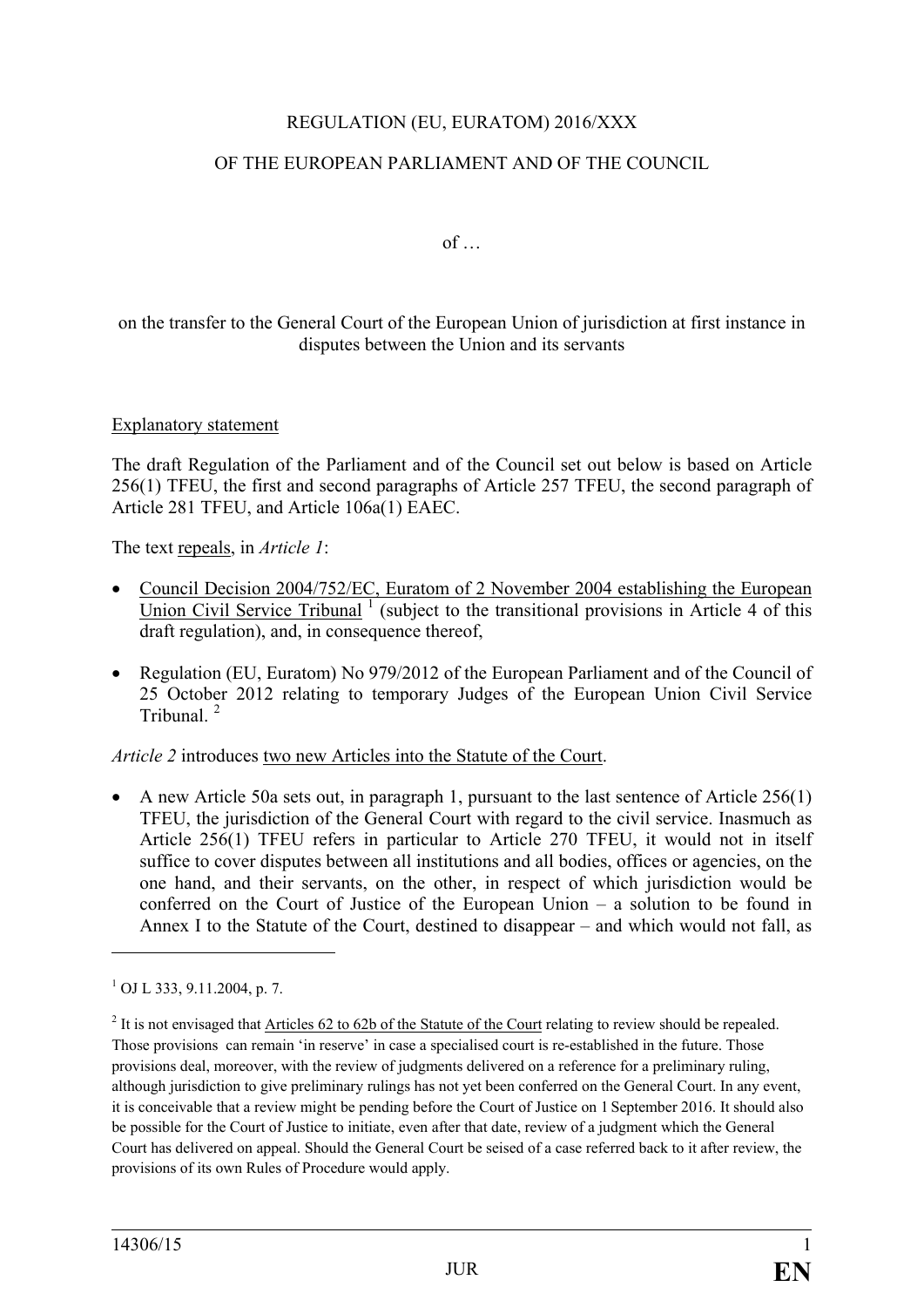such, within the Staff Regulations of Officials of the European Union or the Conditions of Employment of Other Servants of the European Union. What is referred to, in particular, is disputes between the ECB and its staff, which fall within the jurisdiction of the Court of Justice of the European Union in accordance with Article 36.2 of Protocol (No 4) on the Statute of the European System of Central Banks and of the European Central Bank, or between the EIB and its staff (not subject to the Staff Regulations either).

The new Article 50a(2) reintroduces into the Statute of the Court the invitation to the court responsible for civil service disputes, contained in Article 7(4) of Annex I to the Statute, to examine, at all stages of the procedure, the possibilities of amicable settlement of disputes. The use of this alternative method of dispute resolution has proved to be helpful, in practice, in certain categories of dispute.

• A new Article 62c provides, in general terms, that the provisions relating to the jurisdiction, composition, organisation and procedure of any specialised court established under Article 257 TFEU are to be contained in an Annex to the Statute.

*Article 3* governs the procedure for dealing with cases pending before the Civil Service Tribunal ('CST') on 31 August 2016, which are to be transferred, on 1 September 2016, to the General Court. The General Court should continue dealing with those cases as it finds them at that date, the procedural steps taken by the CST in those cases remaining applicable. In the event of a case being transferred to the General Court after the hearing, the oral part of the procedure would be reopened.

*Article 4 of the draft regulation* lays down a transitional regime in respect of appeals under examination when jurisdiction is transferred on 1 September 2016, or brought after that date, against decisions of the CST. In accordance with Article 256(2) TFEU, the General Court is to continue to have jurisdiction to hear and determine such appeals. Accordingly, Articles 9 to 12 of Annex I to the Statute of the Court must remain applicable to the proceedings concerned. If the General Court sets aside a decision of the CST but considers that the state of the proceedings does not permit a decision, it is to refer the case to a chamber other than that which ruled on the appeal (that is to say, the Appeal Chamber).

The *first paragraph of Article 5* sets the date on which the transfer of jurisdiction to the General Court to rule at first instance on disputes between the Union and its servants is to take effect as 1 September 2016.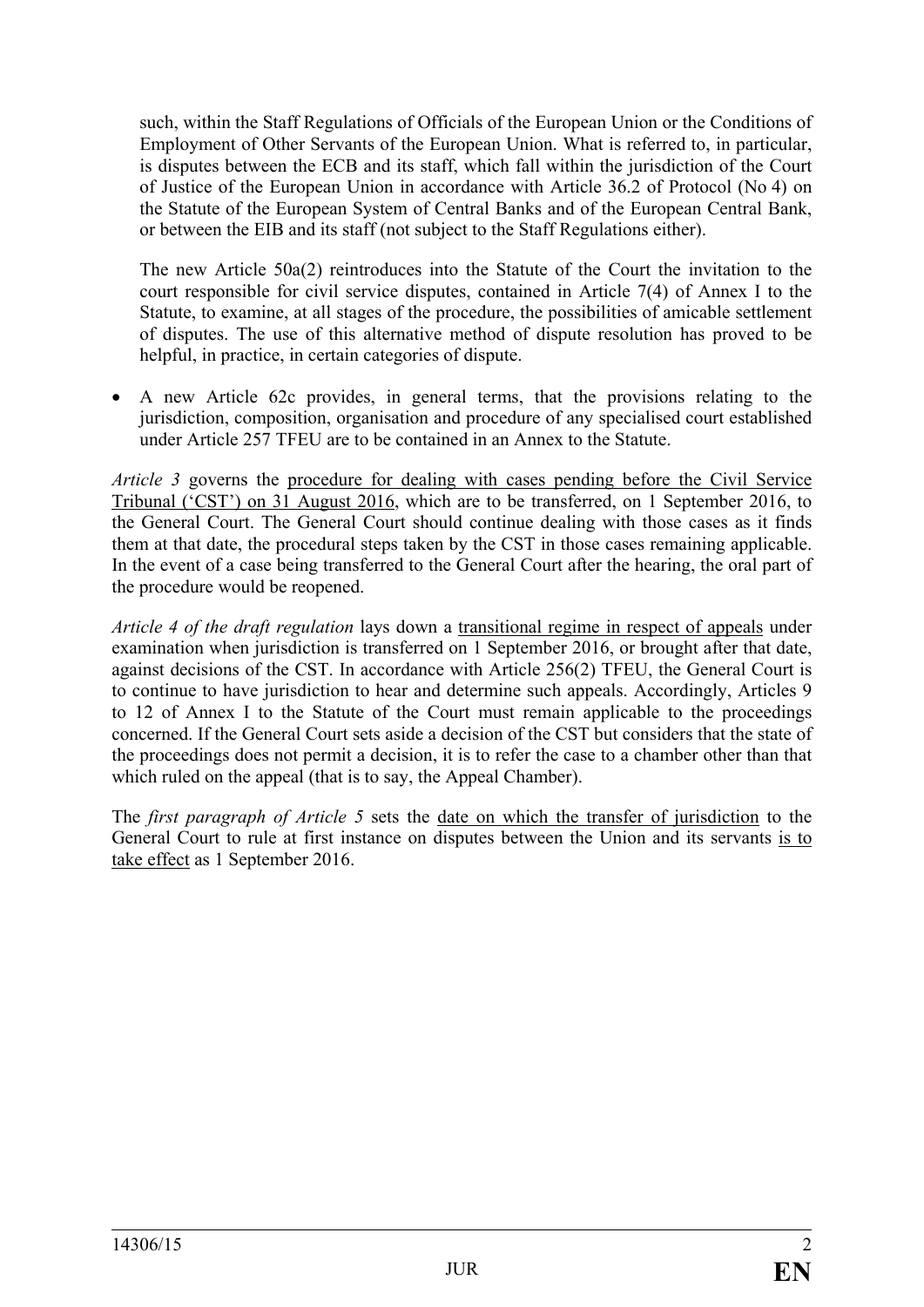THE EUROPEAN PARLIAMENT AND THE COUNCIL OF THE EUROPEAN UNION,

Having regard to the Treaty on European Union, and in particular the second subparagraph of Article 19(2) thereof,

Having regard to the Treaty on the Functioning of the European Union, and in particular Article 256(1), the first and second paragraphs of Article 257 and the second paragraph of Article 281 thereof,

Having regard to the Treaty establishing the European Atomic Energy Community, and in particular Article 106a(1) thereof,

Having regard to the request of the Court of Justice of …,

Having regard to the opinion of the Commission of …,

After transmission of the draft legislative act to the national parliaments,

Acting in accordance with the ordinary legislative procedure,

Whereas:

- (1) Article 48 of Protocol No 3 on the Statute of the Court of Justice of the European Union, as amended by Regulation (EU, Euratom) 2015/XXX of the European Parliament and of the Council of  $\ldots$ , <sup>[3](#page-4-0)</sup> provides that the General Court, consisting of 40 Judges as from [...] 2016, will consist of 47 Judges as from 1 September 2016, and of two Judges per Member State as from 1 September 2019.
- (2) It is apparent from recital 9 in the preamble to Regulation 2015/XXX that increasing by seven the number of Judges of the General Court on 1 September 2016 will also require jurisdiction at first instance in disputes between the Union and its servants under Article 270 TFEU to be transferred to the General Court, which presupposes, in accordance with Article 256(1) TFEU, the dissolution of the European Union Civil Service Tribunal. It is accordingly necessary to repeal Council Decision 2004/752/EC, Euratom of 2 November 200[4](#page-4-1) establishing the European Union Civil Service Tribunal, <sup>4</sup> inasmuch as that decision attached the European Union Civil Service Tribunal to the General Court, and, in consequence thereof, Article 62a, now, after amendment, Article 62c of Protocol No 3 on the Statute of the Court of Justice of the European Union and Annex I thereto, and Regulation (EU, Euratom) No 979/2012 of the European Parliament and of the Council of 25 October 2012 relating to temporary Judges of the European Union Civil Service Tribunal<sup>[5](#page-4-2)</sup>
- (3) Jurisdiction must also be conferred on the General Court, as it was on the European Union Civil Service Tribunal, as is evident from Article 1 of Annex I to Protocol No 3 on the Statute of the Court of Justice of the European Union, repealed by this Regulation, in disputes between all institutions and all bodies, offices or agencies, on the one hand, and

**.** 

<span id="page-4-0"></span><sup>&</sup>lt;sup>3</sup> OJ L XXX

<span id="page-4-1"></span><sup>4</sup> OJ L 333, 9.11.2004, p. 7.

<span id="page-4-2"></span> $5$  OJ L 303, 31.10.2012, p. 83.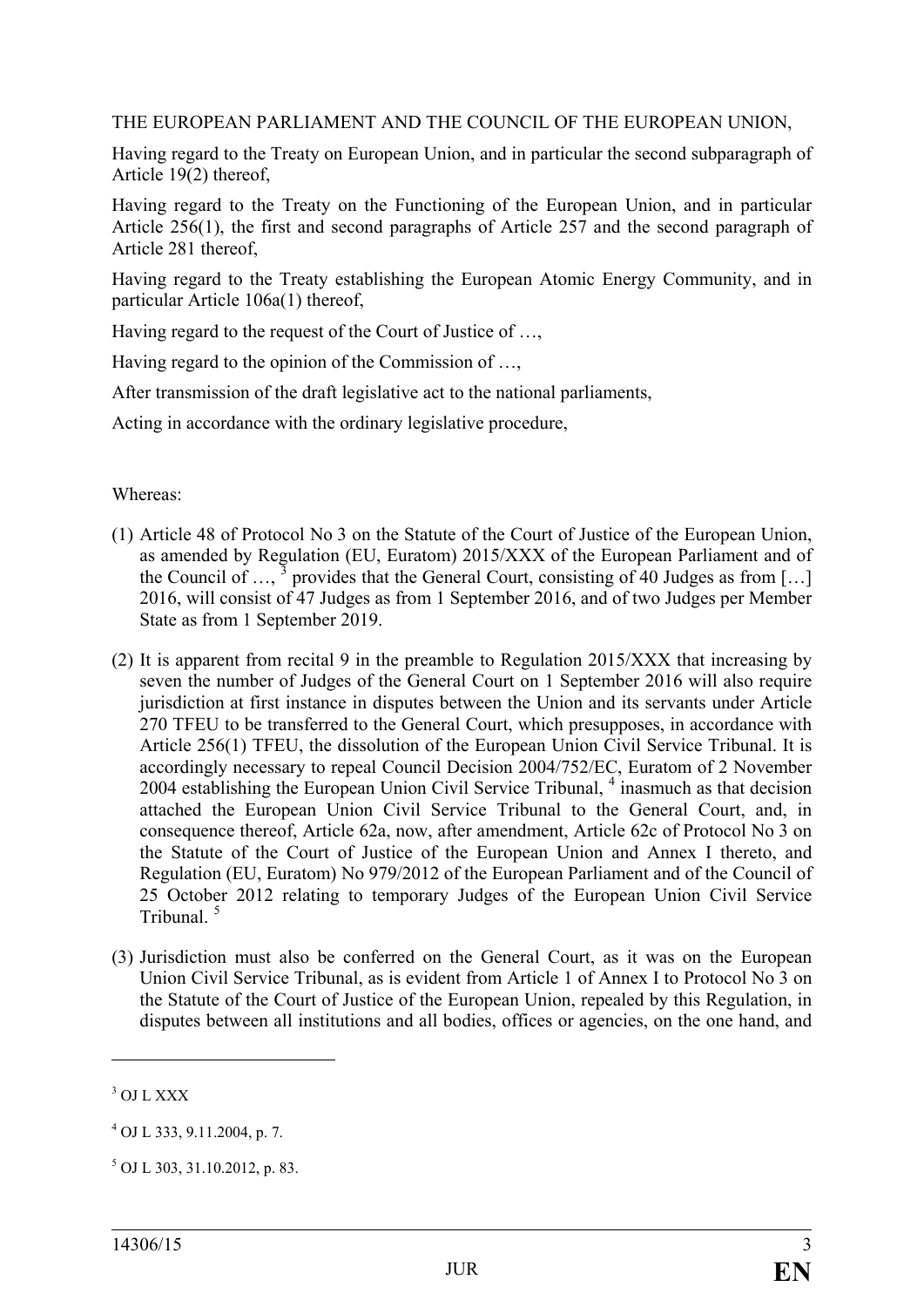their servants, on the other, in respect of which jurisdiction is conferred on the Court of Justice of the European Union.

- (4) The General Court should try cases, in the light of the specific features of European Union civil service disputes, while examining the possibilities for amicable settlement of disputes at all stages of the procedure.<sup>[6](#page-5-0)</sup>
- (5) Furthermore, provision should be made for appropriate transitional arrangements concerning the transfer to the General Court of disputes at first instance relating to the European Union civil service, in order to ensure the efficient conduct of proceedings in the cases pending before the European Union Civil Service Tribunal on the date of transfer, and to lay down the rules applicable to appeals under examination as at that date, or brought subsequently, against decisions of that Tribunal.

## HAVE ADOPTED THIS REGULATION:

*Article 1*

The following are repealed:

1. Council Decision 2004/752/EC, Euratom of 2 November 2004 establishing the European Union Civil Service Tribunal and, in consequence, Article 62c of Protocol No 3 on the Statute of the Court of Justice of the European Union, together with Annex I thereto, without prejudice to Article 4:

2. Regulation (EU, Euratom) No 979/2012 of the European Parliament and of the Council of 25 October 2012 relating to temporary Judges of the European Union Civil Service Tribunal.

*Article 2*

Protocol No 3 on the Statute of the Court of Justice of the European Union is amended as follows:

1. The following article is inserted:

'Article 50a

1. The General Court shall exercise at first instance jurisdiction in disputes between the Union and its servants referred to in Article 270 of the Treaty on the Functioning of the European Union, including disputes between all institutions and all bodies, offices or agencies, on the one hand, and their servants, on the other, in respect of which jurisdiction is conferred on the Court of Justice of the European Union.

 $\overline{a}$ 

<span id="page-5-0"></span> $6$  The text is based on recital 7 in the preamble to Decision 2004/752 establishing the CST.